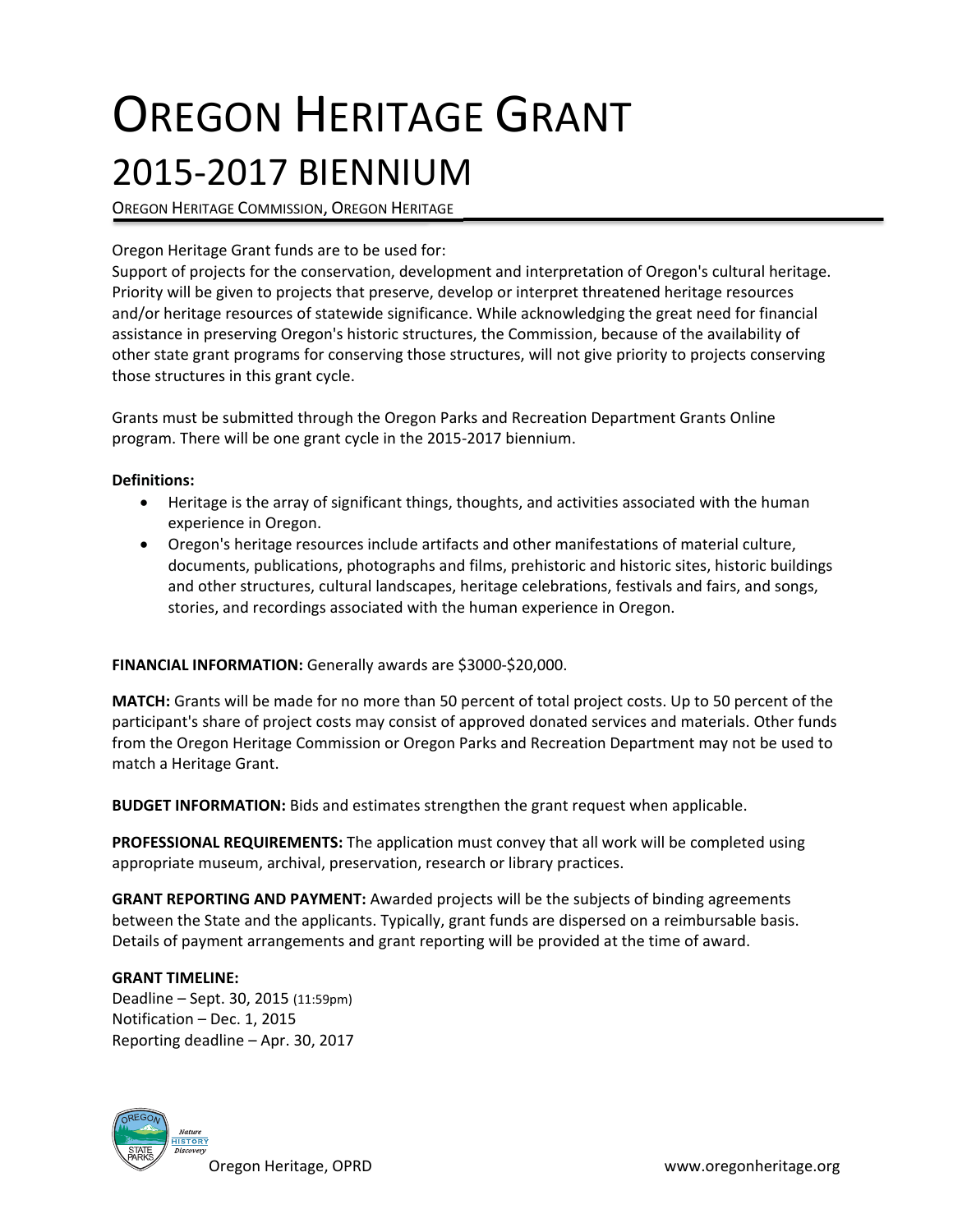# **ELIGIBILITY, CRITERIA AND PRIORITIES:**

ORGANIZATIONS:

- A non-profit organization incorporated in the State of Oregon with a  $501(c)(3)$  determination from the United States Internal Revenue Service and a legally‐constituted board of trustees or directors;
- A tribal government of a Native American group recognized by the State of Oregon and the federal government and located in the State of Oregon;
- A university or college located in the State of Oregon*;* or
- A local government within the State of Oregon.

CRITERIA: The review committee will consider the following in ranking the grant applications:

- The capability of the applicant to carry out the proposed project.
- The effectiveness of the proposed project for conserving or developing heritage resources.

PRIORITIES:

- Projects that preserve or develop heritage resources that are threatened and/or are of statewide significance
- Projects with a well-prioritized, clearly explained work plan with an appropriate level of detail and realistic cost estimates.
- Geographic diversity.
- Project readiness, including matching dollar share in-hand.

**REGISTER ON TO APPLY ONLINE:** Visit the OPRD: Grants Online at www.oprdgrants.org to request an account and receive your login. Please use the instructions for OPRD: Grants Online which can be found at http://www.oregon.gov/oprd/HCD/FINASST/Pages/grants.aspx.

**APPLICATION SUBMISSION:** Once you have a login, you will be able to submit your application. You can enter information, save, log out, log back in, enter more, etc. as many times as you would like before you submit. Instructions for OPRD: Grants Online visit our website. http://www.oregon.gov/oprd/HCD/FINASST/Pages/grants.aspx

**APPLICATION QUESTIONS:** The following questions will appear on the online application.

- Brief Project Description Please limit this to 80 words and be specific.
- Finance Please see the OPRD: Grants Online instructions for more detail.
	- o Project Budget ‐ use categories: contractor/consultant; volunteer time; employee; travel; materials & equipment; printing, publication, design, etc.; other.
	- o Funding Source ‐ use categories: organizational funds (include staff time, operations, donations), in‐kind donations, volunteer time. Enter matching grants individually.
- Project Need and Value Describe the project need in terms of heritage resources that are threatened and/or of statewide or regional significance. Describe the project's anticipated impact on this need. Describe the project's potential to broaden and/or deepen knowledge, understanding, appreciation of and access to heritage.
- Project Goals Describe the project's goals. Explain the measurable products or outcomes of the work. This may include number of artifacts cataloged, number and type of people served, length of exhibit period, professional standards met, new visitors reached, etc.
- Project Timeline ‐ List your major objectives and approximate dates they will be completed.